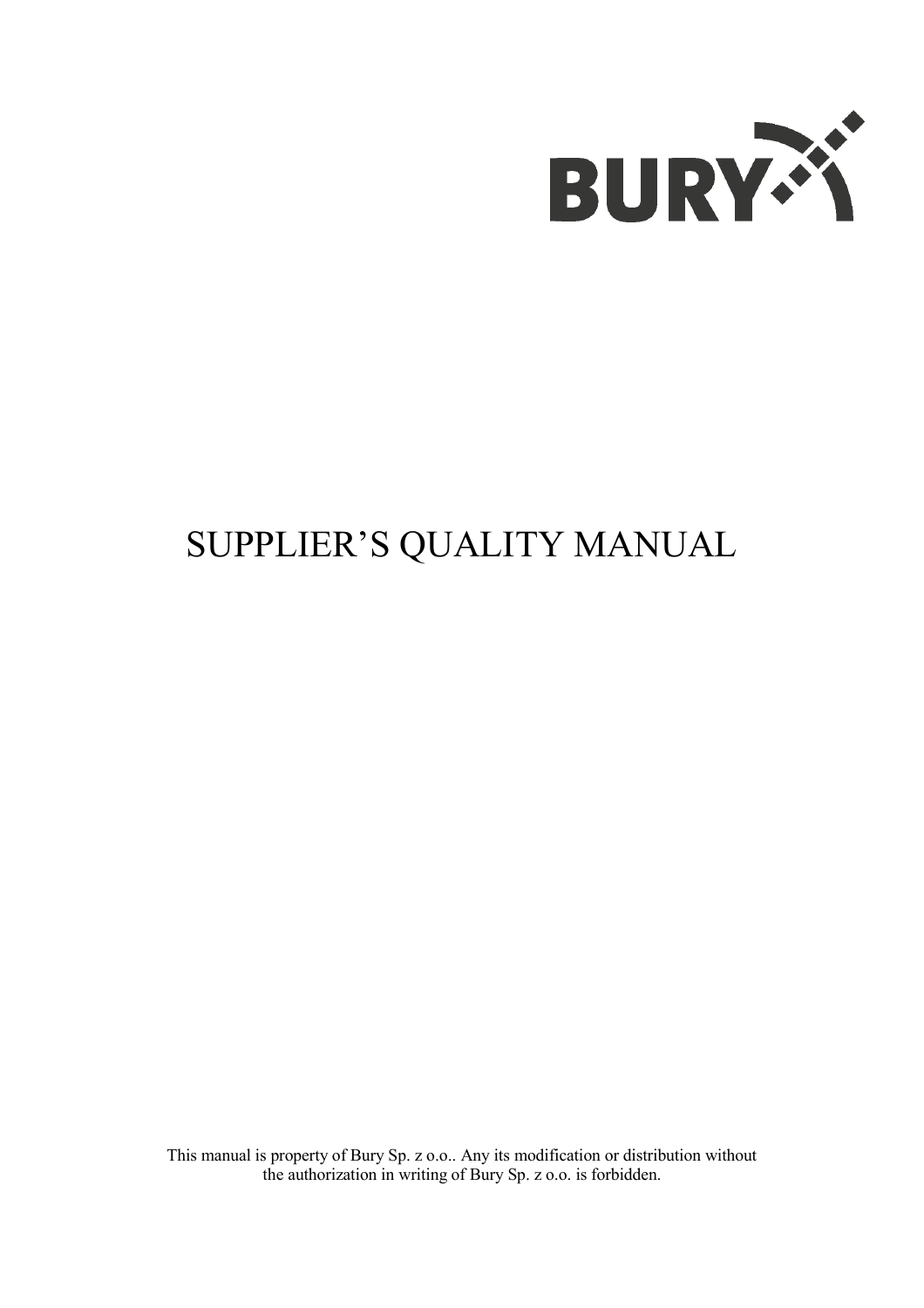# Edition of changes

| <b>Issue:</b>  | <b>Change description</b>                                          | <b>Editor</b>     | Date       |
|----------------|--------------------------------------------------------------------|-------------------|------------|
| 0 <sub>0</sub> | Draft                                                              | Piotr Soboń       | 05.12.2014 |
| $01 - A$       | <b>Editorial corrections</b>                                       | Piotr Soboń       | 18.12.2014 |
| $02 - B$       | Point $1.2$ – refinement                                           | Grzegorz Darłak   | 27.03.2017 |
| $03 - C$       | Point $1.2$ – refinement                                           | Grzegorz Darłak   | 26.04.2017 |
| $04-D$         | Point 1.2 - IATF 16949                                             | Anna Kozak        | 02.01.2018 |
| $05 - E$       | Point $1.2$ – language of communication                            | Marcin Pasternak  | 29.03.2018 |
| $06 - F$       | A footer – BDO number                                              | Aleksandra Smoleń | 02.07.2018 |
| $07-G$         | Point 1.2; 2.3; $6.2 - IATF$ 16949                                 | Anna Kozak        | 17.01.2019 |
| $08 - H$       | Point 4.4                                                          | Rafał Stryjnik    | 04.07.2019 |
| $09 - I$       | Point 1.2 - MAQMSR                                                 | Anna Kozak        | 21.01.2020 |
| $10 - J$       | Point 1.2; $6.2$ – SPICE requirements                              | Piotr Soboń       | 03.03.2020 |
| $11 - K$       | Point 5.2 - claim response time                                    | Piotr Soboń       | 05.07.2021 |
| $12 - L$       | Point $1.2 - CSMS$ requirements<br>Point $2.2 -$ ISMS requirements | Damian Danecki    | 19.01.2022 |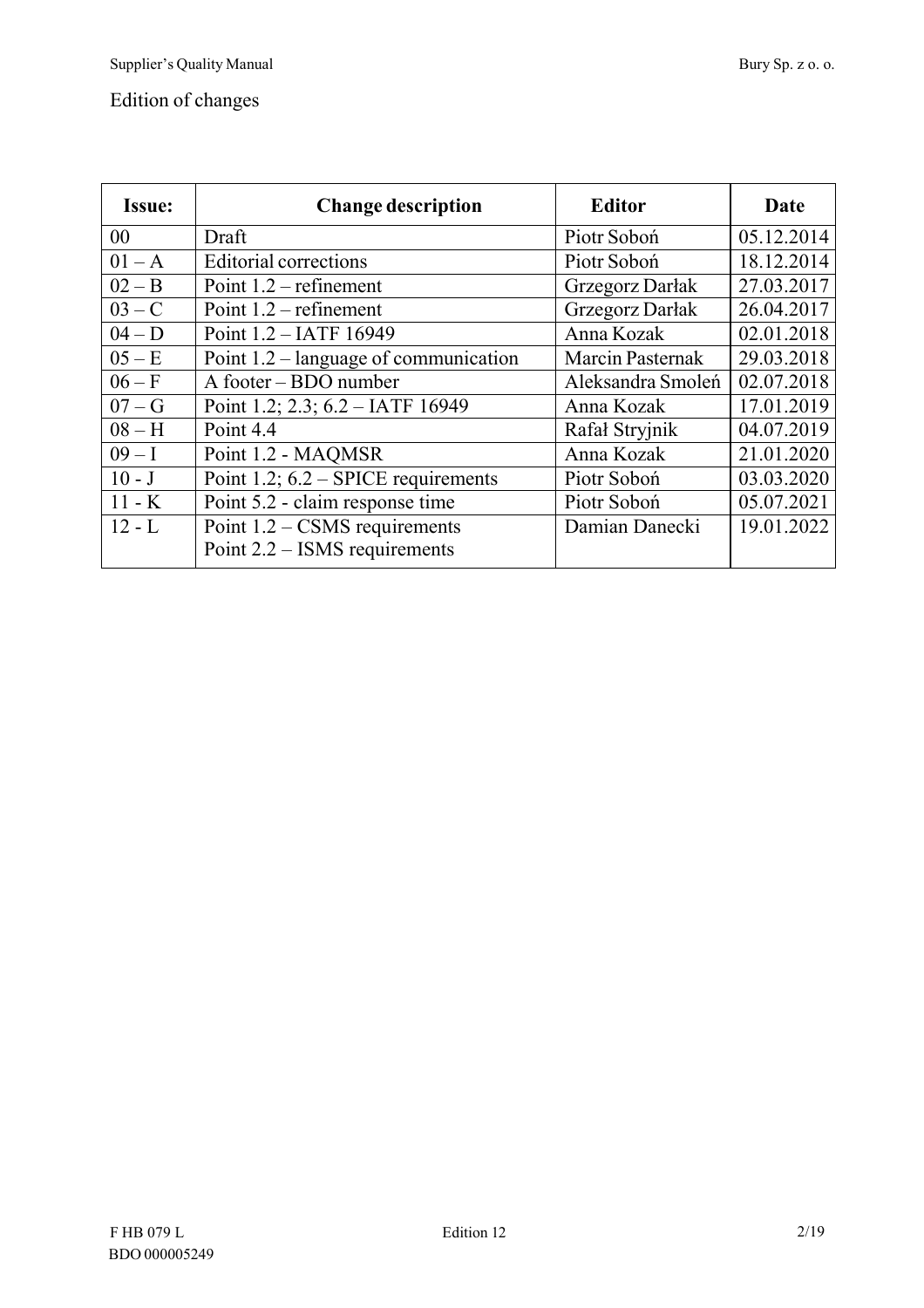# **Contents**

| 1.   | Introduction has a series of the series of the series of the series of the series of the series of the series of the series of the series of the series of the series of the series of the series of the series of the series | 5  |
|------|-------------------------------------------------------------------------------------------------------------------------------------------------------------------------------------------------------------------------------|----|
| 1.1. |                                                                                                                                                                                                                               |    |
| 1.2. |                                                                                                                                                                                                                               | 5  |
| 2.   |                                                                                                                                                                                                                               | 6  |
| 2.1. |                                                                                                                                                                                                                               | 6  |
| 2.2. |                                                                                                                                                                                                                               | 6  |
| 2.3. |                                                                                                                                                                                                                               | 7  |
| 3.   | Development of product, process – planning and realization<br>7                                                                                                                                                               |    |
| 3.1. |                                                                                                                                                                                                                               |    |
| 3.2. |                                                                                                                                                                                                                               | 8  |
| 3.3. | Advanced product quality planning (APQP)<br>8                                                                                                                                                                                 |    |
| 3.4. |                                                                                                                                                                                                                               | 9  |
| 3.5. |                                                                                                                                                                                                                               | 9  |
| 3.6. |                                                                                                                                                                                                                               | 9  |
| 3.7. |                                                                                                                                                                                                                               |    |
| 3.8. | Process Flowchart (PFC) 10                                                                                                                                                                                                    |    |
| 3.9. | Failure Mode and Effect Analysis (FMEA) 10                                                                                                                                                                                    |    |
|      | 3.10. Production process control plan (CP) 11                                                                                                                                                                                 |    |
|      |                                                                                                                                                                                                                               |    |
|      |                                                                                                                                                                                                                               | 12 |
|      |                                                                                                                                                                                                                               | 12 |
|      |                                                                                                                                                                                                                               |    |
|      | 3.15. Quality assurance in case of the sub-supplier's component___________________12                                                                                                                                          |    |
|      |                                                                                                                                                                                                                               |    |
| 4.   | Series production 14                                                                                                                                                                                                          |    |
| 4.1. | Supplier's Responsibility 14                                                                                                                                                                                                  |    |
|      |                                                                                                                                                                                                                               |    |
|      | 4.3. Limit samples 15                                                                                                                                                                                                         |    |
|      | 4.4. Process of implementation of changes 15                                                                                                                                                                                  |    |
| 4.5. |                                                                                                                                                                                                                               |    |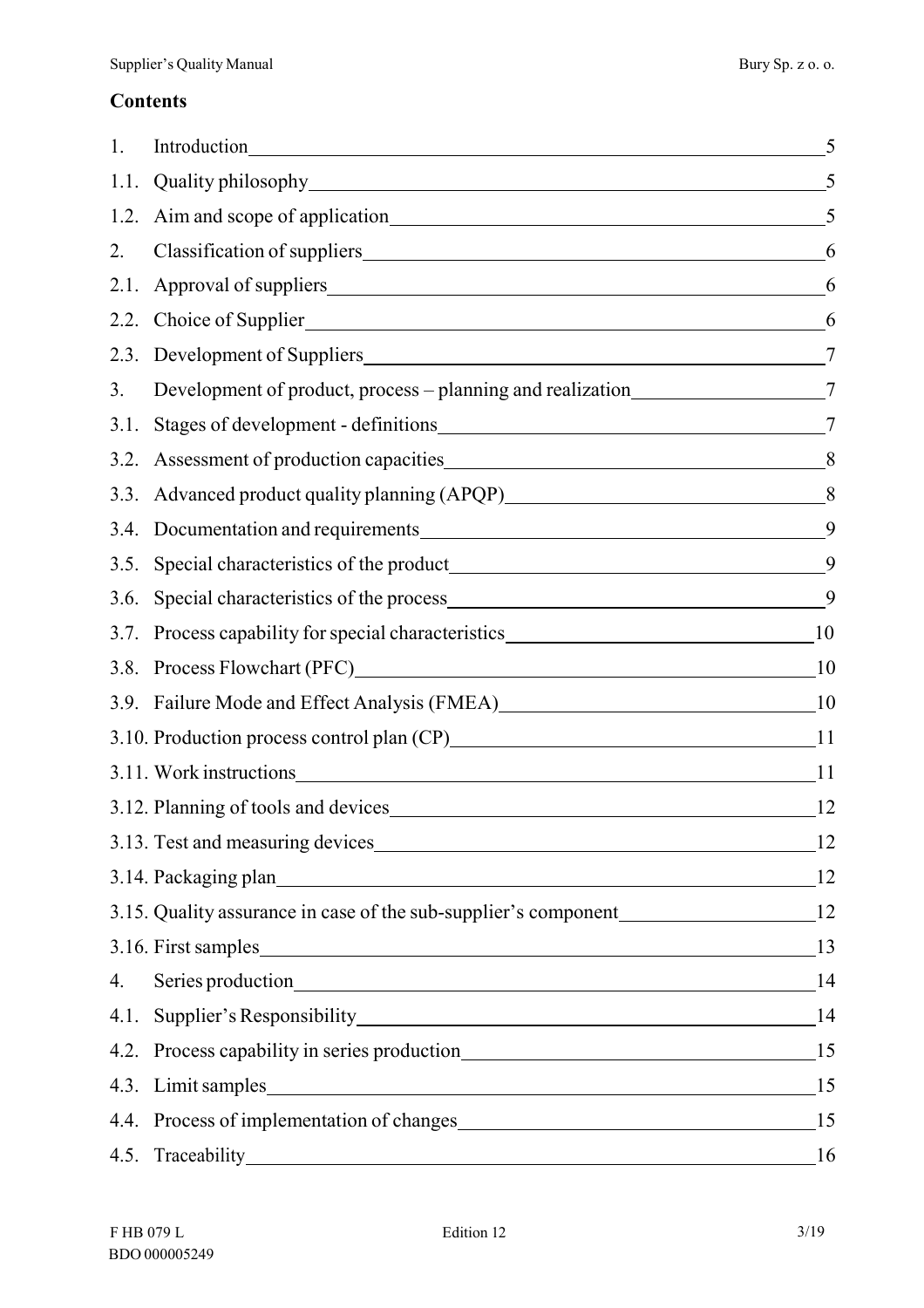|                                                                                     | 16 |
|-------------------------------------------------------------------------------------|----|
| 5. Nonconformities and corrective actions 16                                        |    |
|                                                                                     |    |
| 5.2. Proceeding with the non-compliant product___________________________________16 |    |
|                                                                                     |    |
|                                                                                     |    |
|                                                                                     |    |
|                                                                                     | 18 |
|                                                                                     |    |
|                                                                                     |    |
|                                                                                     |    |
| 6.5. Process of escalation 19                                                       |    |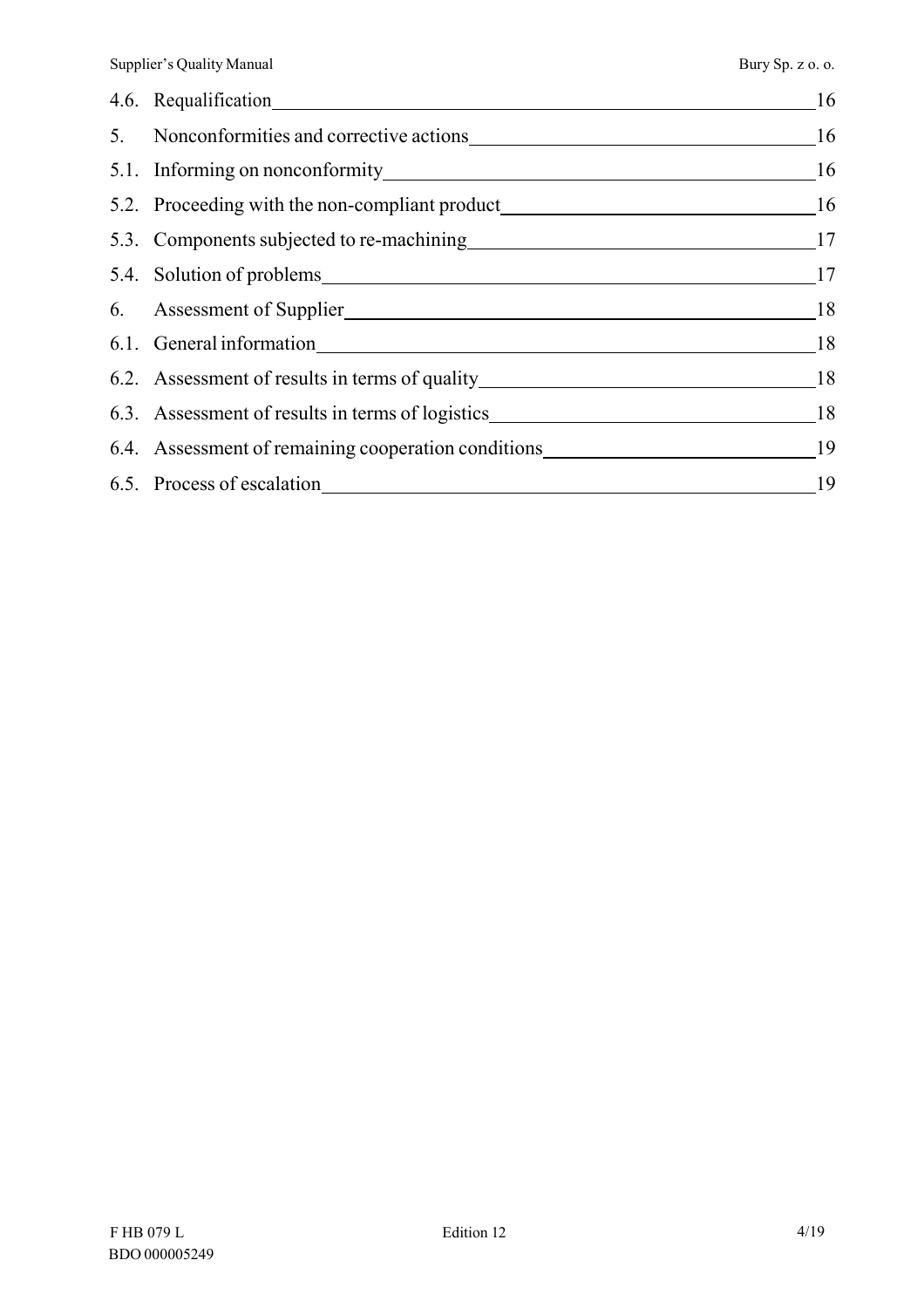#### **1. Introduction**

#### 1.1. Quality philosophy

Bury Sp. z o.o. would like to meet the highest demands of our Customers by consistent quality management. This standard can be achieved only in cooperation with our Suppliers. Partner relationships with our Suppliers provide the basis for strategy: "zero error". Quality of produced products is always of the highest priority for all our actions, considerations and decisions.

One of the pillars of our quality strategy is prevention of errors at the earliest stages of product preparation. Rigorous exchange of information during development stage is one of the critical elements of this process. Supplier will be asked to contribute a specialist technical knowledge and constructive, alternative proposals.

1.2. Aim and scope of application

The present document refers to all Suppliers of prototypes, pre-series components, series components and services delivered to Bury Sp. z o.o. and this document is a part of all requests for quotation and orders.

The supplier is obliged to maintain the Quality Management System which meets the ISO 9001 standard and to its further development, in order to achieve the conformity with the IATF 16949 standard.

The supplier developing dedicated software is obliged to maintain the Management System compliant with the requirements of Automotive SPICE Level 2 or higher (if required). In addition, if the developed component contains embedded software with aim to ensure cybersecurity of the product, it is required to maintain a Management System that meets the requirements of ISO / SAE 21434.

A supplier that has not yet achieved compliance with the requirements of the IATF 16949 standard is required to implement and meet the minimum requirements of the automotive industry QMS MAQMSR (Minimum Automotive Quality Management System Requirements).

Supplier will produce and check the products in accordance with principles of Quality Management System. Planning and performance of inspection will be documented to ensure products and deliveries free of errors. Supplier is obliged to pursue efforts to achieve the "zero error" strategy and optimize and improve their production processes in a continuous and monitored manner.

Supplier will oblige their sub-suppliers to respect the obligations which were included in this document. Bury Sp. z o.o may demand from the Supplier to provide an objective evidence of effectiveness of Quality Management System applied by their sub-suppliers and/or to ensure the quality of their products by other means.

The supplier is obliged to complete the details of the developed elements, according to the Supplier's Feasibility Form. The purpose of the document is to receive the Supplier's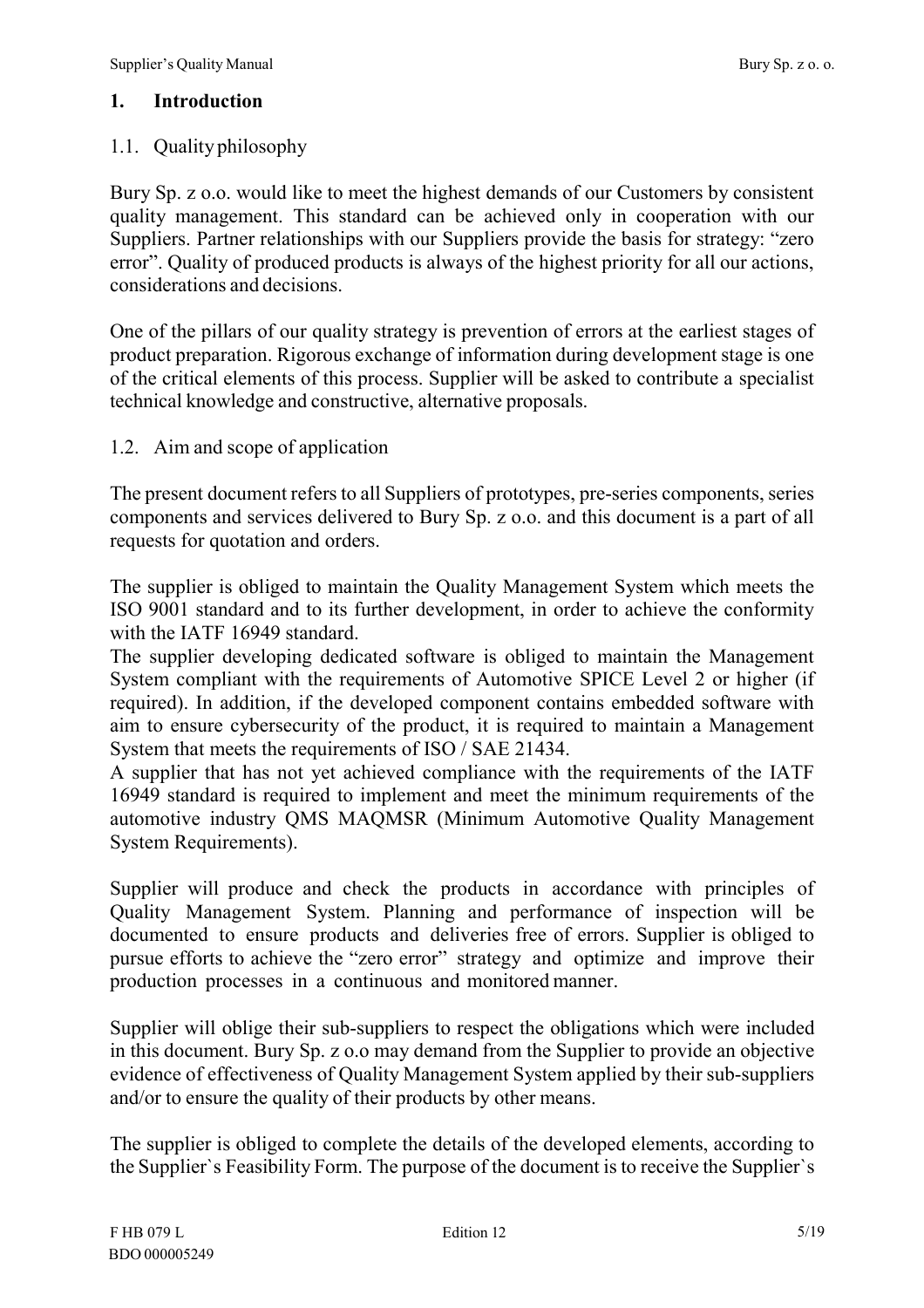confirmation on the ability to realize a given product taking the specific Customer`s requirements into account. The data included in the aforesaid requirements comprise necessary information for Bury for further verification and making a decision on the Supplier`a ability to perform the product.

The official language of communication is English. The supplier will provide qualified persons who are fluent in English. Documentation presented by suppliers must be in English. Unless agreed otherwise.

# **2. Classification ofsuppliers**

# 2.1. Approval of suppliers

Bury Sp. z o.o. maintains the List of Suppliers and their production locations, if these Suppliers have shown their capability in relation to fulfilment of logistic, quality and technical requirements. All materials, semi-products and also services - both the samples and serial deliveries - are purchased only from the Suppliers who are included in the list of qualified Suppliers.

New suppliers and new production locations may be included in the list of qualified Suppliers, if:

- have valid QMS certificate compatibly at least with ISO 9001,
- have achieved positive assessment of purchase division (on the basis of evaluation questionnaire of supplier),
- have passed successfully an audit qualifying a supplier (audit of analysis of potential) - if applied.

Bury Sp. z o.o. expects from their Suppliers the active environmental policy and require the Suppliers to implement an adequate environmental management system.

Bury Sp. z o.o. reserves the right to carry out the quality audit at the Suppliers site. Audit may be carried out as a part of the process of classification of Supplier and include the Quality Management System, production process and product. Bury Sp. z o.o. reserves the right to carry out the quality audit in the case of deterioration in deliveries quality. Supplier guarantees the right to carry out the audit by the representative of the Customer of Bury Sp. z o.o.. Date and scope of audit will be, in each individual case, agreed with Supplier.

Bury Sp. z o.o. expects from their Suppliers an adequate documentation management and archiving. Archiving must guarantee the access to data during their storage period. In the case of technical documents which are not related to the characteristics and components essential from the point of view of safety, period of their storage is minimum 5 years, if another time limits have not been determined. In the case of all other documents, legislative guidelines are valid.

More details can be find in VDA 1.

2.2. Choice of Supplier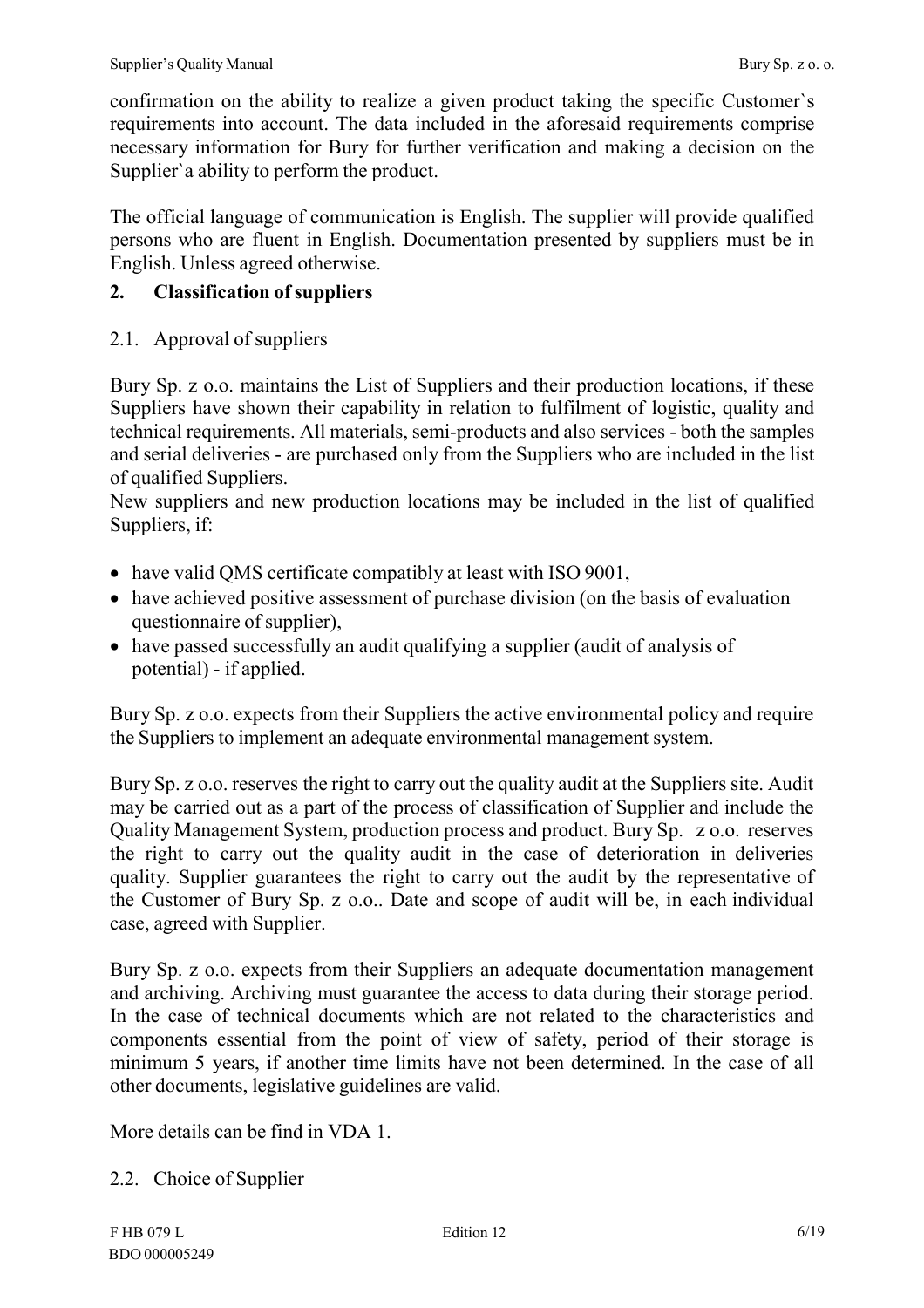Choice of Supplier for the specified product or service is carried out only on the basis of the list of authorized Suppliers. One prefers the Suppliers who, beside the certified quality management system, have the information security management system certified according to ISO 27001 or VDA ISA (TISAX), the environmental management system certified according to ISO 14001 and occupational health and safety management systems according to ISO 45001.

## 2.3. Development of Suppliers

Bury Sp. z o.o. creates a group of their Suppliers who are expected to maintain the compliance with requirements of IATF 16949. Bury S o.o. is prepared to support their Suppliers by transfer of the necessary information and clear determination of expectations. Meetings with Suppliers enable the exchange of experience and knowledge.

To meet the requirements of Bury Sp. z o.o., the quality management system of the Supplier must be oriented at the prevention and not the detection of errors. For this purpose, it is necessary to make full use of knowledge gained during development of product and process which prevents the production of components which do not meet requirements. Such adequate preventive methods as production capability analysis, errors analysis, reliability determination, FMEA, etc., used in quality planning, must be used during planning the devices, processes, operations and tools. Methods for prevention of errors must be also used during solving the problem.

For the purpose of realization of development, Bury Sp. z o.o. demands from their Suppliers next consistent classification of their employees and application of motivation systems aiming at continuous improvement.

# **3. Development of product, process – planning andrealization**

#### 3.1. Stages of development - definitions

Prototypes are the components which usually are not produced with the use of serial tools. If not specified otherwise, prototypes are produced with the use of production operations at sole discretion of manufacturer. There are drawings and drafts of prototypes and sometimes also the performance specification describing the component. Manufacturer produces the components with the use of all available for the Manufacturer technical and productional auxiliary means, according to above mentioned data. Prototypes must be distinctly marked with the use of hanging or glued labels.

Pre-series components are the components whose production process is still not completely compatible with production process planned for serial production. In general, the manufacturer, material and the most important production tools are already consistent with status of serial production. Deviations from status of serial production in relation to the component are admissible upon a consent of Bury Sp. z o.o.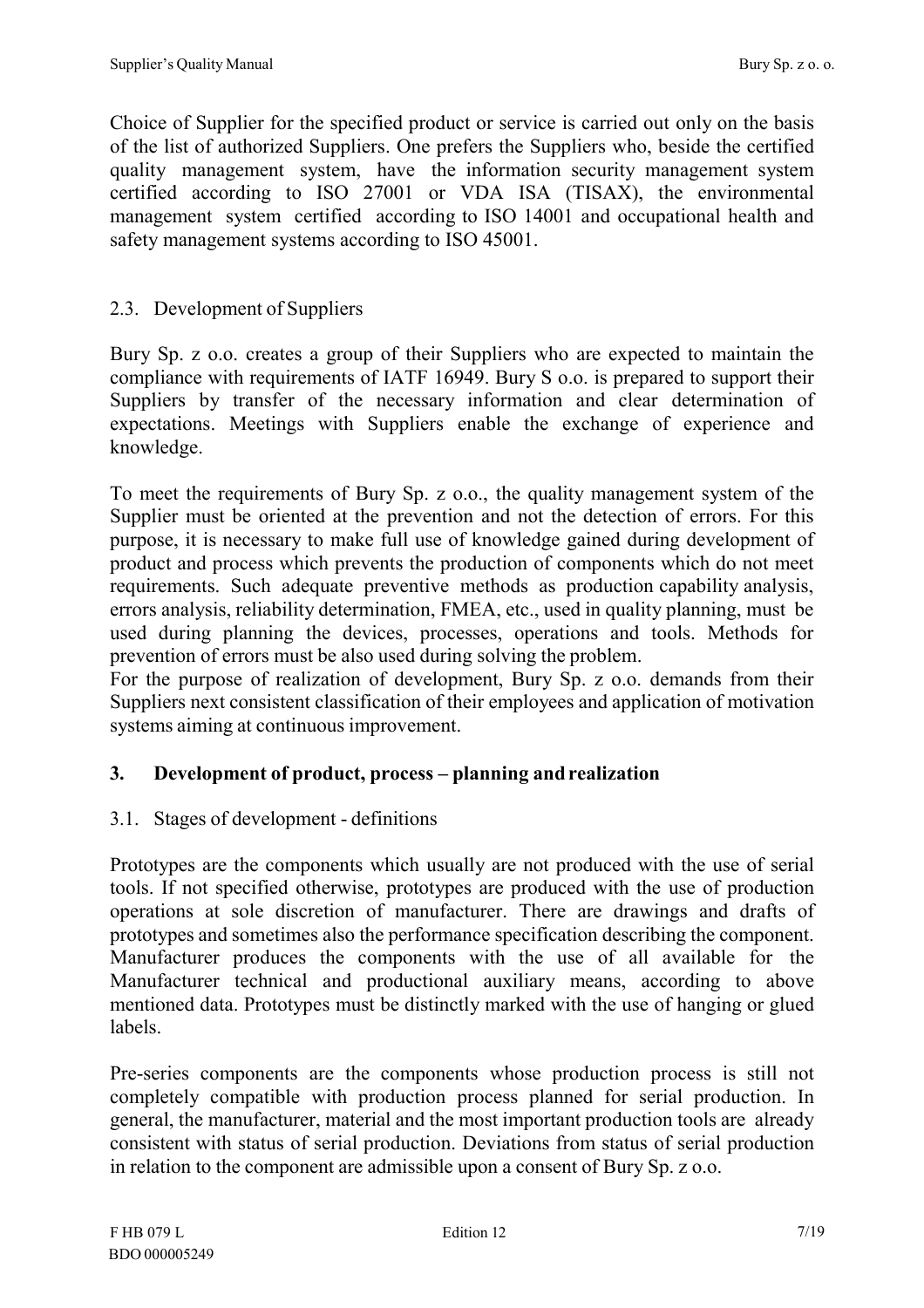Pre-series components are subject to technical approval by adequate development departments of Bury Sp. z o.o. For this purpose, before the delivery of pre-series components, the samples along with sampling documents must be delivered. They must include at least:

- test of dimensions.
- test of functions,
- certificate of material tests,
- IMDS or Safety Data Sheet.

Moreover, one should document, with the use of determined form, all non- conformities of the component and all non-conformities of production process along with the associated corrective actions. Pre-series components must be distinctly marked with the use of hanging or glued labels.

The first samples are produced by the production personal at the final (ultimate) production location with the use of final serial tools, final production operations, final materials, processes, maintaining adequate production rate and cycle time. On the basis of the first sampling process the supplier confirms, wheather the product and its production process achieve the state which fulfils the requirements specified by drawings and specifications. The first sampling is subject to the approval by Quality Inspection Division of Bury Sp. z o.o, according to the VDA 2 or reference manual AIAG – Production Part Approval Process (PPAP).

The first samples must be distinctly marked with the use of hanging or glued labels.

3.2. Assessment of production capacities

All such technical documents necessary for development process, as specifications, drawings, list of components and CAD data, must be verified by the Supplier in relation to the general completeness, lack of discrepancies and foreseen aim of application. Bury Sp. z o.o. expects from the Supplier the proposals concerning necessary changes and supplements to drawings and specifications which are carefully checked and performed by the Supplier with intention to guarantee a continuous increase of product quality, process safety and effectiveness of production. The supplier evaluates, whether the analysed component can be produced in serial production conditions, according to the conditions which are required and described in technical drawings and specifications.

Assessment of production capacities must be performed by the Supplier and presented when submitting the offer. Assessment of production capacities is required for new products and also in the case of change of operations.

In particular, one should take into consideration the tolerances determined from the point of view of statistics and also the functions and loads for the component. Then, one should determine, whether Supplier's production capacity enables delivery of planned quantity of products and meeting expected deadlines.

3.3. Advanced product quality planning (APQP)

Advanced product quality planning creates the basis for the potential prevention of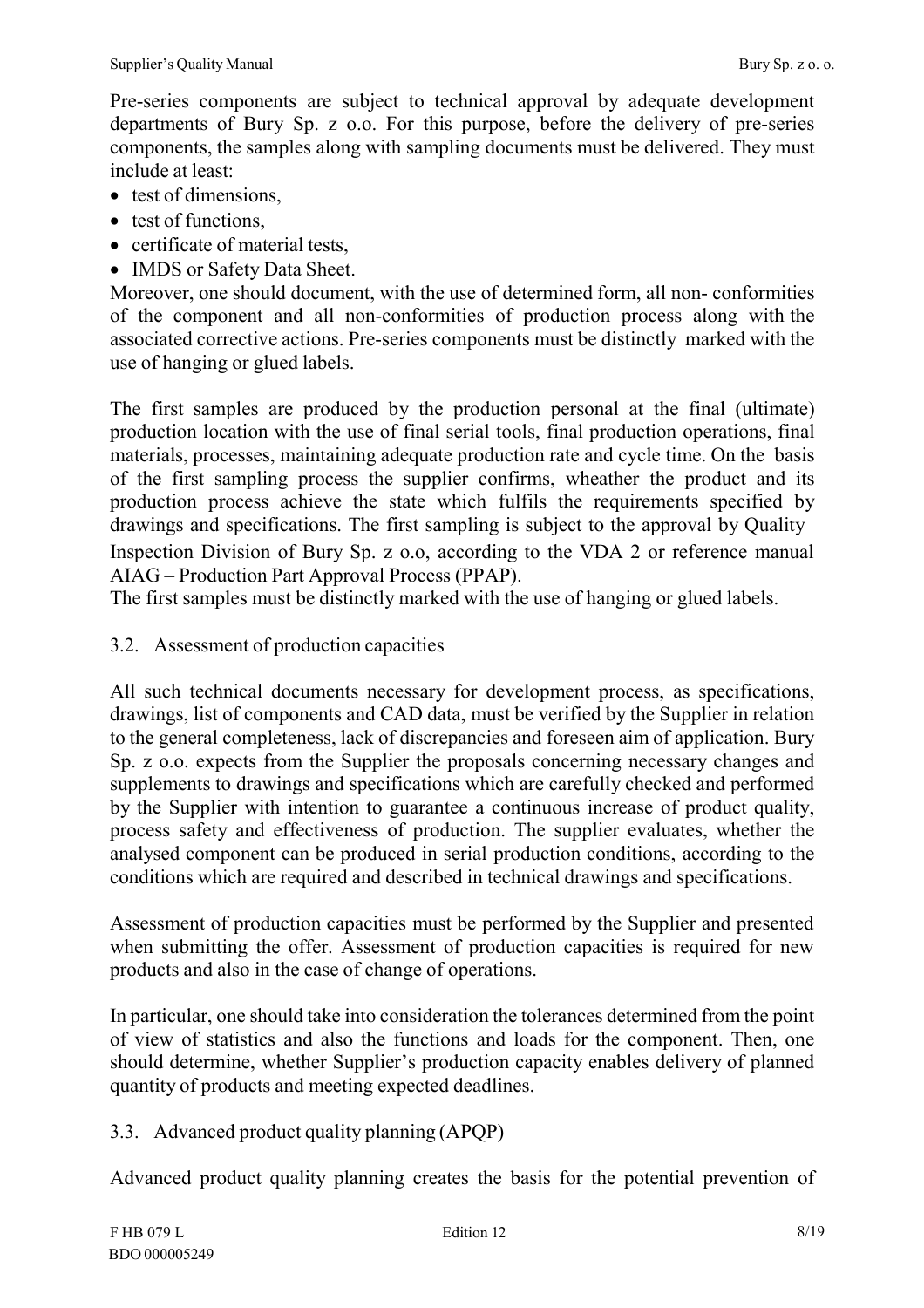errors and continuous improvement. Process of advanced quality planning includes the steps starting from the development until the series production. In such a process an interdisciplinary team is required. This team should consist of such main departments as sale department, development department, production planning department, production department, purchase department and quality assurance department. Contact data of the team members for the specified project, should be communicated to Bury Sp. z o.o.. Within the framework of APQP, the plan must be created. This plan should present the individual steps, adequate date of closing the actions and responsibility within the framework of required actions.

The more detailed description is included in the VDA standard – Maturity level assurance for new parts or in the AIAG reference manual – Advanced Product Quality Planning and Control Plan (APQP).

#### 3.4. Documentation and requirements

Bury Sp. z o.o. offers all necessary information and technical data for requests for quotation and orders. These data include this Supplier's Quality Manual, all up to date drawings and specifications of Bury Sp. z o.o., technical guidelines of Bury Sp. z o.o. and technical terms of delivery and also standards of Bury Sp. z o.o., and Customer's standards describing the quality characteristics which have to be fulfilled.

If the Supplier is responsible for development of product, they have to present additionally relevant technical data. These data are approved by appropriate development departments of Bury Sp. z o.o.

If tests or verifications, specific for the project, have to be performed, their scope and plan must be presented by the Supplier in the framework of APQP for the acceptance in adequate test laboratory of Bury Sp. z o.o..

During the duration of the particular APQP levels, the Supplier verifies systematically technical data from the point of view of completeness, essentiality and correctness. In the case of introduction of changes, the Supplier is obliged to agree their range with adequate development department in Bury Sp. z o.o..

Changes made in relation to the approved products and processes have to be reported according to the applied sampling procedures and can be introduced only after an approval from the Bury Sp. z o.o..

3.5. Special characteristics of the product

Special characteristics of the product are the characteristics of a component or a subassembly which are of special importance for its functions or safety or compliance with low regulations. FMEA analysis must be performed and documented during product development in order to determine the special characteristics of the product. Special characteristics of the product are indicated in the technical documentation with the use of symbols: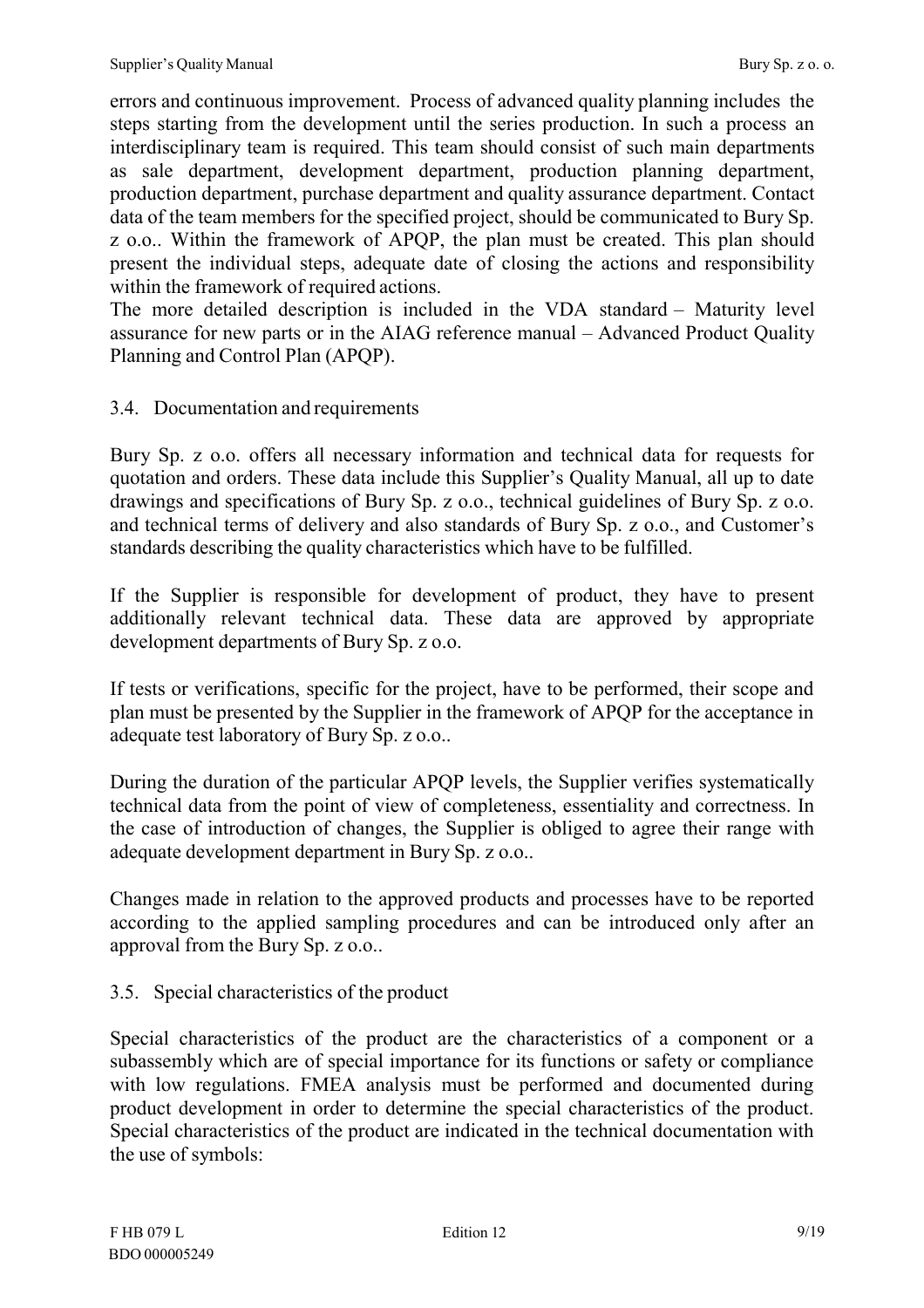$\langle \rangle$  - fitting / function,  $\bigcirc$  - conformity / safety.

3.6. Special characteristics of the process

Special characteristics of the process are the characteristics of a production process which are of special importance for the functions of the component or subassembly or for the safety or compliance with low regulations or for the process stability. FMEA analysis must be performed and documented during process development in order to determine the special characteristics of the process.

3.7. Process capability for special characteristics

Taking into account the special characteristics, the Supplier is obliged to carry out the analysis of process capability and submit the adequate evidences of achievement of initial process capability during the first sampling process and process capability during series production. In the above cases, the following process capability indices will be applied:

| Type of test                                                   | Process capability<br>index |
|----------------------------------------------------------------|-----------------------------|
| Initial process capability (before start of series production) | $Ppk \ge 1,67$              |
| Long-term process capability (series production)               | $Cpk \ge 1,33$              |

If required capability indicators are not achieved, the Supplier must optimize their processes. Until the achievement of minimum value, 100% test must be carried out in order to eliminate the defective supplies.

Special characteristics must be indicated adequately in all documents: Process Flowchart (PFC), FMEA, Production Process Control Plan (CP), Work Instructions.

The more detailed description is included in the VDA 4 standard or the AIAG reference manual – Statistical Process Control.

#### 3.8. Process Flowchart (PFC)

Process Flowchart shows graphically the complete process starting from incoming goods through the production until the expedition. This process is complemented by short description of individual production steps, and specifies the production means and various inspection points and shows the flow of material. Process flow charts are necessary for quality planning. They create the basis for the FMEA and production process control plans and maintenance plans.

Important operations, automatic inspections and places of tests must be identified, evaluated in FMEA of process, taking into account the risk existing and protected in the production process control plan by adequate test methods. Marking of material and flow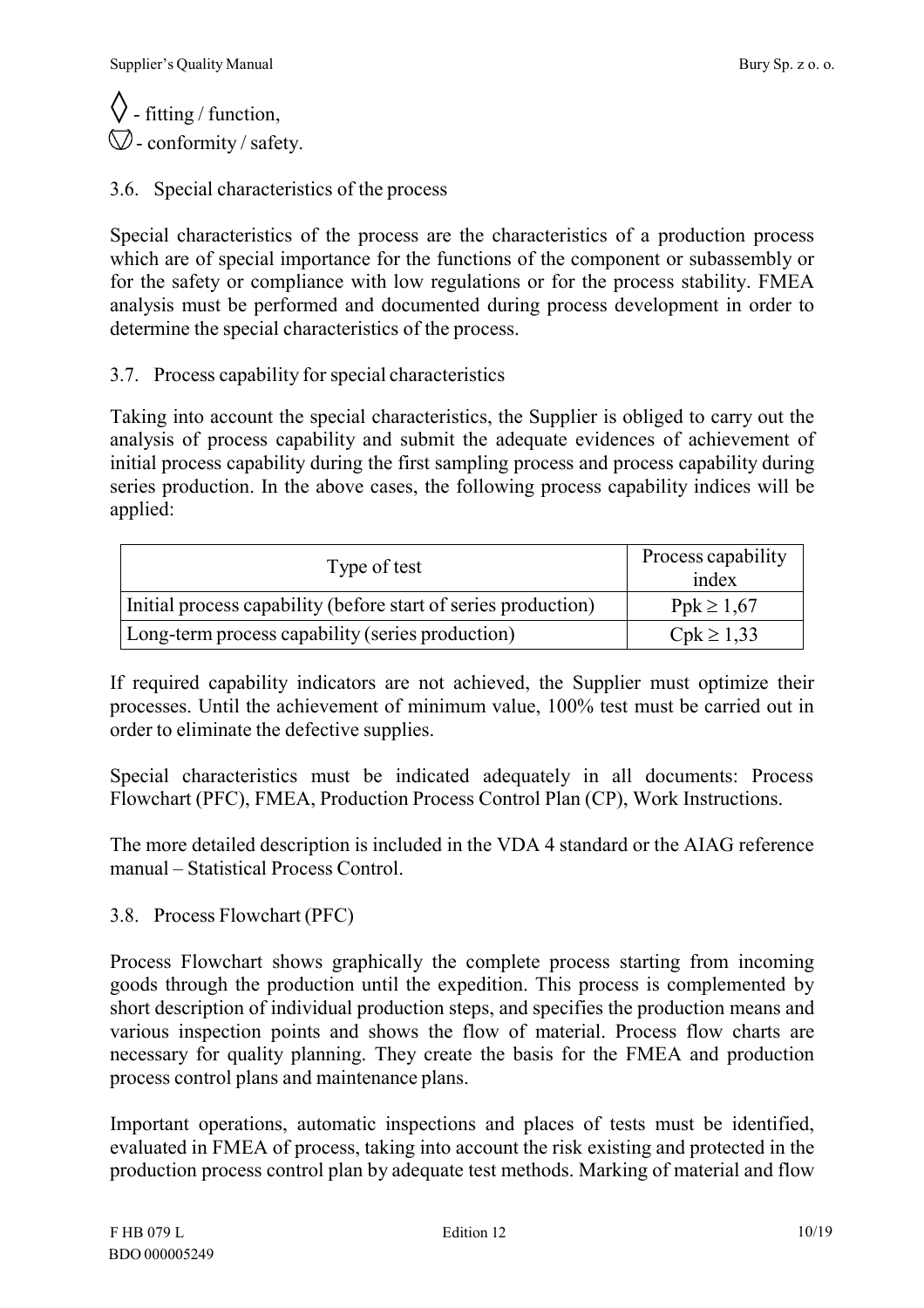of material must be specified in such a way to make impossible the use of the incorrect material or part. At all meetings which take place in pre-series phase and refer to FMEA process, production process control plan and confirmation of capability, the current and detailed process flow chart must be always presented.

#### 3.9. Failure Mode and Effect Analysis (FMEA)

FMEA is a tool helpful for prevention of failures achieved by structured analysis of causes of occurring potential failures. FMEAs must be performed both during development of product and also during process planning. They are necessary for all new or changed products and processes. FMEAs are "living documents" which must be still updated in relation to changes of product and process.

Product FMEA must be carried out by the department responsible for design of product.

Process FMEA detects the potential weak points of the process and supports the preparation of adequate actions aimed at elimination of such weak points. Competent department of production process development is responsible for carrying out of such analysis before start of production of tools and devices. During the carrying out of analysis one should take into account in particularly the special characteristics from the FMEA of product or from the technical documentation of subassembly or component.

The more detailed description is included in the VDA 4 standard or in the AIAG reference manual – FMEA.

3.10. Production process control plan (CP)

Preparation of the production process control plan is a very important stage in the quality planning. Production process control plan describes the system for carryin out of tests for the components and processes. Particular production process control plan may be referenced to the group or family of products which were produced with the use of the same process at the same location. Additionally, the instructions for process inspection and the maintenance plans should be determined and applied all the time.

Production process control plan describes the actions necessary at each stage of production process including tests of received goods, tests referring to the process, end of line tests of products and all periodical tests(requalification) which take place in order to confirm that all processes are under control. Such periodical tests are for example functional tests, reliability tests and endurance tests, according to the technical specification and requirements of product.

Production process control plan is necessary during all operations carried out in relation to the product, i.e. at the stage of prototype, pre-series production and series production. Control plan is still living document which reflects the tests methods, frequency of tests, documentation and used measuring systems.

Production control plan has to include all special characteristics resulting from the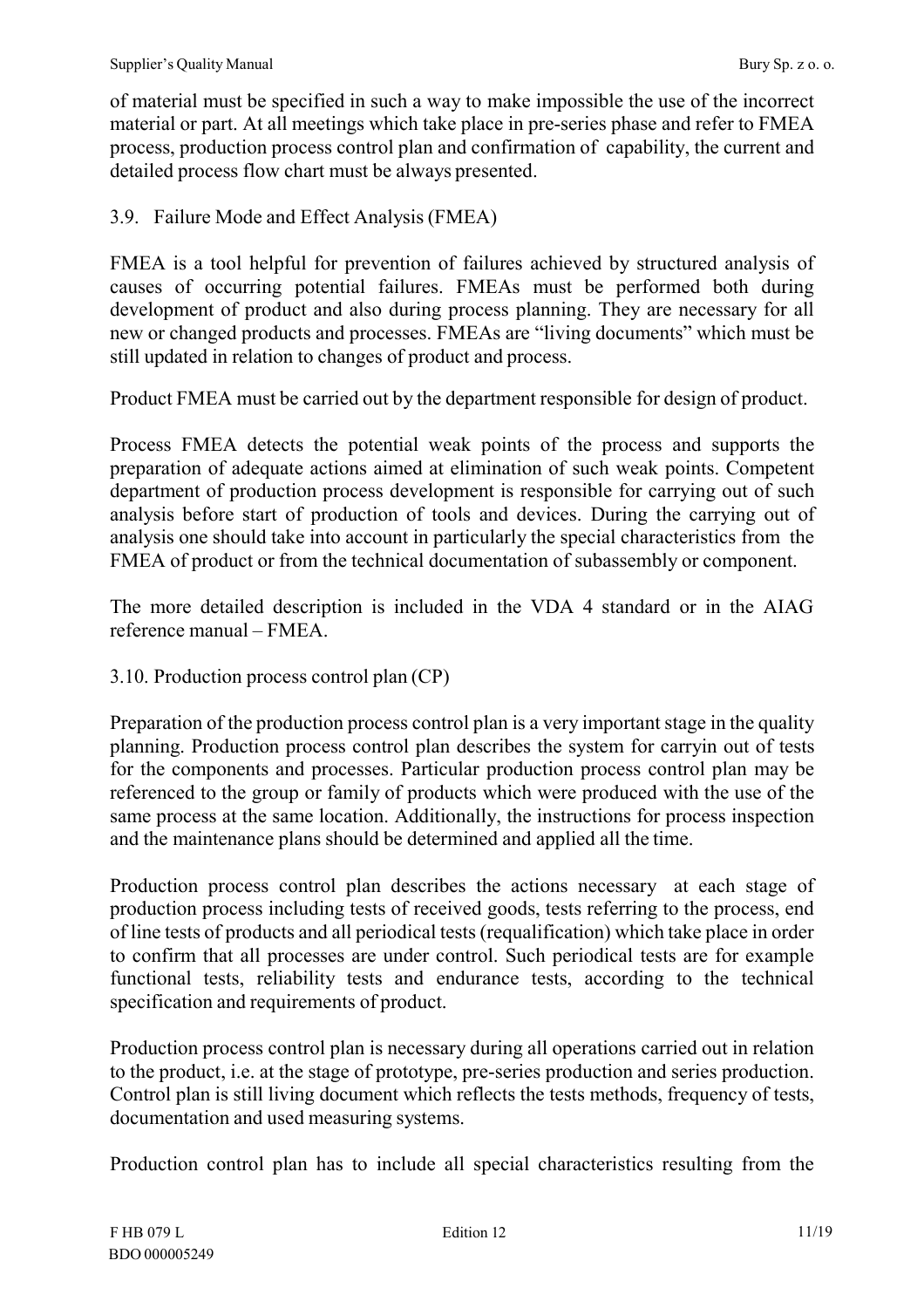product FMEA or technical documentation of subassemblies or components. Additionally, production control plan has to include the process special characteristics resulting from the process FMEA.

#### 3.11. Work instructions

Adequate department responsible for production process development has to ensure that adequate work instructions include all necessary details and are available for the personal responsible for carrying out of the production process.

Work instructions have to be placed on adequate work stands and they must include information about all actions, machines settings etc., essential for the processes.

#### 3.12. Planning of tools and devices

Process flow charts, process FMEA and production process control plan must be verified. Aim of this verification is to check on the basis of previous problems, whether all resulting from them requirements are taken into account in the development of new machines, tools, measuring devices and equipment.

The supplier has to develop the detailed timing plan for purchase of new tools, measuring devices and equipment. Such a timing plan must be checked systematically, taking into account its behaviour, to guarantee its compatibility with plan of Bury Spółka z o.o.. If, as a result of technical changes, problems with tools or other causes, the supplier's timing plan is not compatible, one should report this fact to the responsible employees of purchase department of Bury Spółka z o.o. immediately.

#### 3.13. Test and measuring devices

Supplier is obliged to implement adequate test and measuring devices used for process control. To guarantee the safety for production and expedition of free from defects components, all listed in production process control plan test and measuring devices must be approved, and capability of test and measuring devices enabling supervision of special characteristics must be proved.

The more detailed description is included in the VDA 5 standard or in the AIAG reference manual – Measurement System Analysis.

#### 3.14. Packaging plan

Chosen packaging method influences on the quality of product and therefore the packaging method must be verified during assessment of production capabilities and before submitting the offer.

Supplier must ensure adequate packaging, taking into account various methods of transportation and routes of transportation and also taking into account the prevention of risks to loss of quality as a result of moisture, corrosion and dirt. Supplier must ensure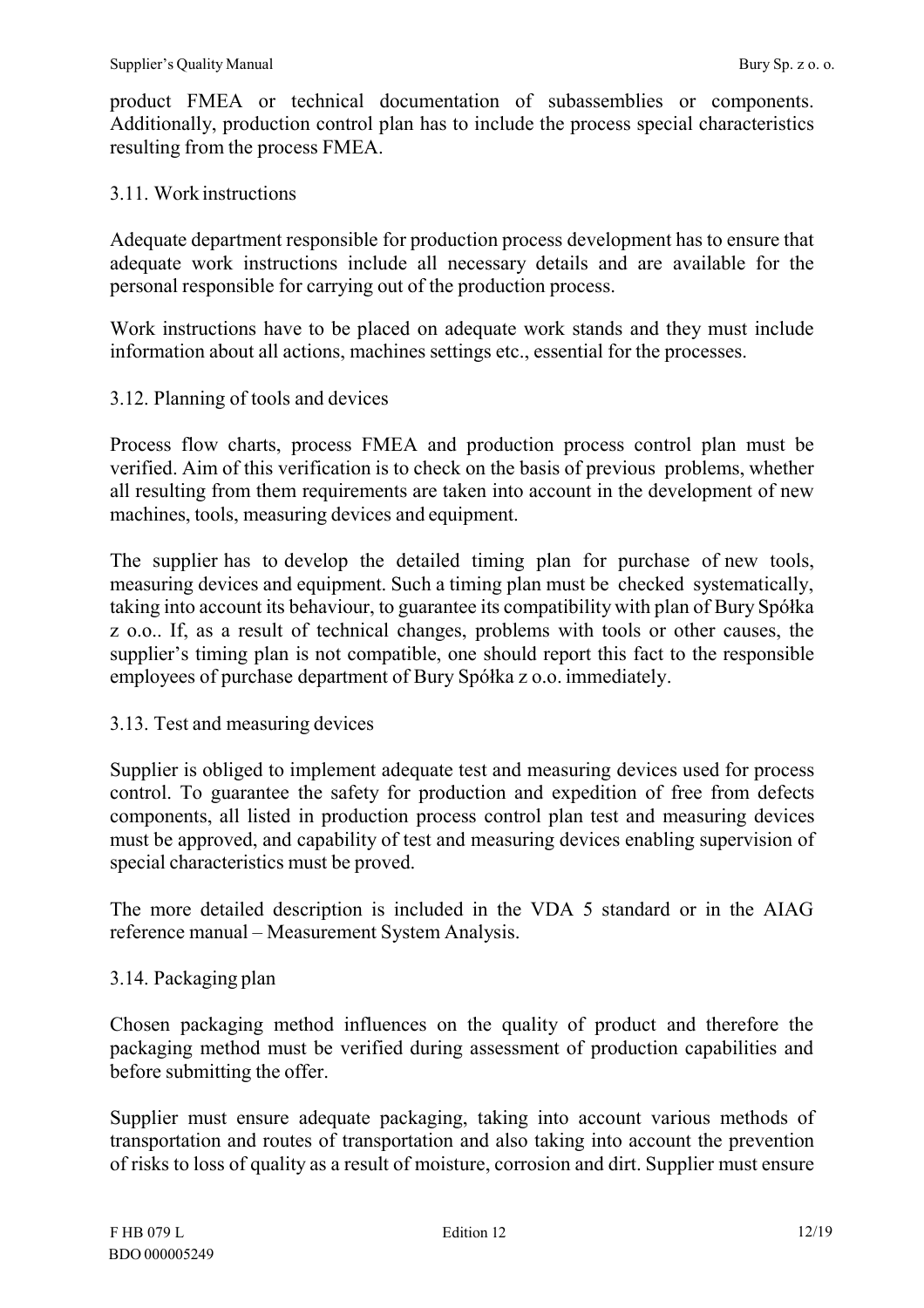that all components will reach the customer free of defects and in the state in which they did not lose their value. Packaging is subjected to the approval by adequate department of Bury Spółka z o.o.

3.15. Quality assurance in case of the sub-supplier's component

It is responsibility of Supplier that their subcontractors have to fulfil all requirements of Burys Spółka z o.o.. Supplier has to convey all necessary information to their subcontractors.

Supplier must ensure effectiveness of quality assurance system with its subcontractors, according to the applicable standards of the quality assurance system. Actions plan must be prepared for all stated nonconformities.

Additionally, the supplier is responsible for supervision of their products quality by its subcontractors, who should achieve this by:

- use of the production process control plan,
- assurance that all delivered products and rendered services fulfil applied specifications and traceability is guaranteed,
- implementation of corrective actions (for example by implementation of 8D) processes) and availability of applied documents.

If, after approval of the first sample, a new subcontractor is introduced, new first samples must be delivered and approved. Additionally, supplier has to carry out systematically the tests of products, process and system with its subcontractor and verify, whether subcontractor carries out an audit himself. Bury Spółka z o.o. is authorized to visit in any time subcontractors of their supplier, after prior arrangement of this fact with supplier, in order to carry out the assessment of quality of products and processes.

#### 3.16. First samples

Before start of series production, Supplier is obliged to submit for approval a product and process, according to the VDA 2 or the reference manual AIAG – Production Part Approval Process (PPAP). This process must be preceded by technical approval of the product.

Approval of product and process is carried out by production and submitting first samples. For this purpose, Supplier carries out the validation of effectiveness of the production operation which starts with production trial run. This production trial run must be carried out by the production personal at the final (ultimate) production location with the use of final serial tools, final production operations, final materials, processes, maintaining adequate production rate and cycle time. Minimal number of produced components is usually 300, however it may be agreed otherwise. Components produced as a result of production trial run are used for:

- determination of the initial process capability,
- assessment of the measuring systems,
- confirmation of the production capacities,
- validation of production process,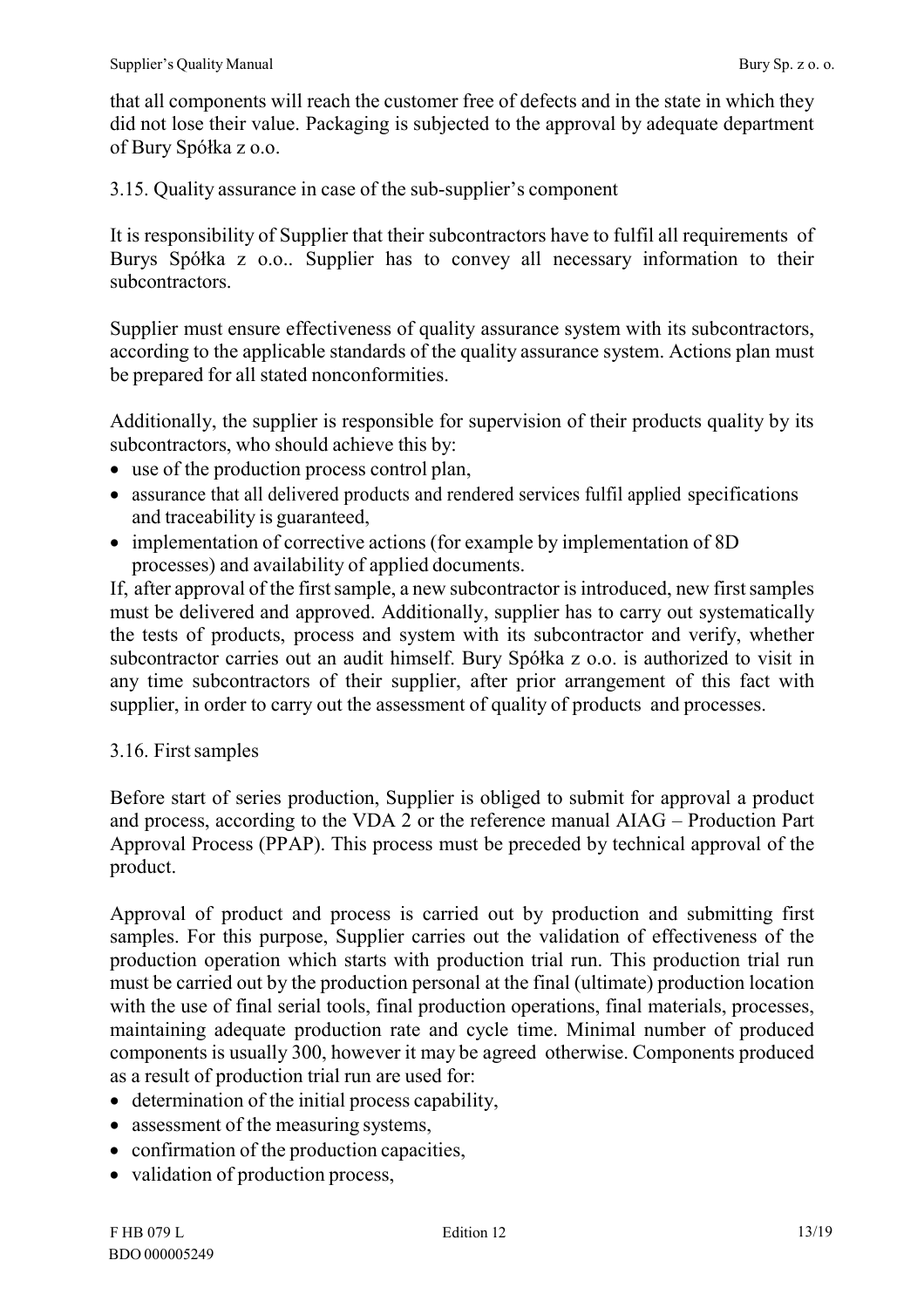- release of production parts,
- assessment of packaging.

The first samples must be delivered as marked with the use of hanging or glued labels with overprint "First samples".

Series production part approval process is determined in the standard VDA 2 (PPF) or the reference manual AIAG – Production Part Approval Process (PPAP).

During process of approval of series production part, the Supplier is required at least:

- the delivery of components according to the order (quantity/time limit),
- report on first samples tests (EMPB/PSW) and protocols which confirm complete measurement of 5 samples per mould / tool for each part number and all dimensions according to drawing,
- drawing (all measured positions marked and bearing number according to the report on measurements),
- maintaining all dimensions required on drawing,
- tests concerning initial process capability which shows Pp/Ppk for all special characteristics on the basis of minimum 25 random samples, each time for 5 pieces in order to achieve the data sufficient for taking a decision,
- list of test and measuring devices along with proof of their capability,
- safety data sheet which must be completely prepared within the framework of "International Material Data System" (IMDS) and sent to Bury Spółka z o.o. - IMDS identification number must be specified in the report on tests of first samples EMPB/PSW,
- analysis of material confirming fulfilment of all specifications in the range of applied materials or certificates of materials inspection, according to EN-10204- 2004 standard,
- test data concerning all requirements which are indicated in drawing or technical specifications (functional and endurance tests),
- process flowchart,
- production process control plan,
- production process authorized by Supplier in writing,
- confirmation of respecting law requirements.

In case of finding the nonconformities during tests of first samples, the supplier has to attach a plan of corrective actions to the submission documents. These actions have to include activities, responsibilities and time limits for completion. In this case only conditional acceptation can be given.

After analysis of submitted documents and tests carried out by Bury Spółka z o.o. and also after completion of possible corrective actions, full acceptance is given by quality assurance department of Bury Spółka z o.o..

# **4. Series production**

4.1. Supplier'sResponsibility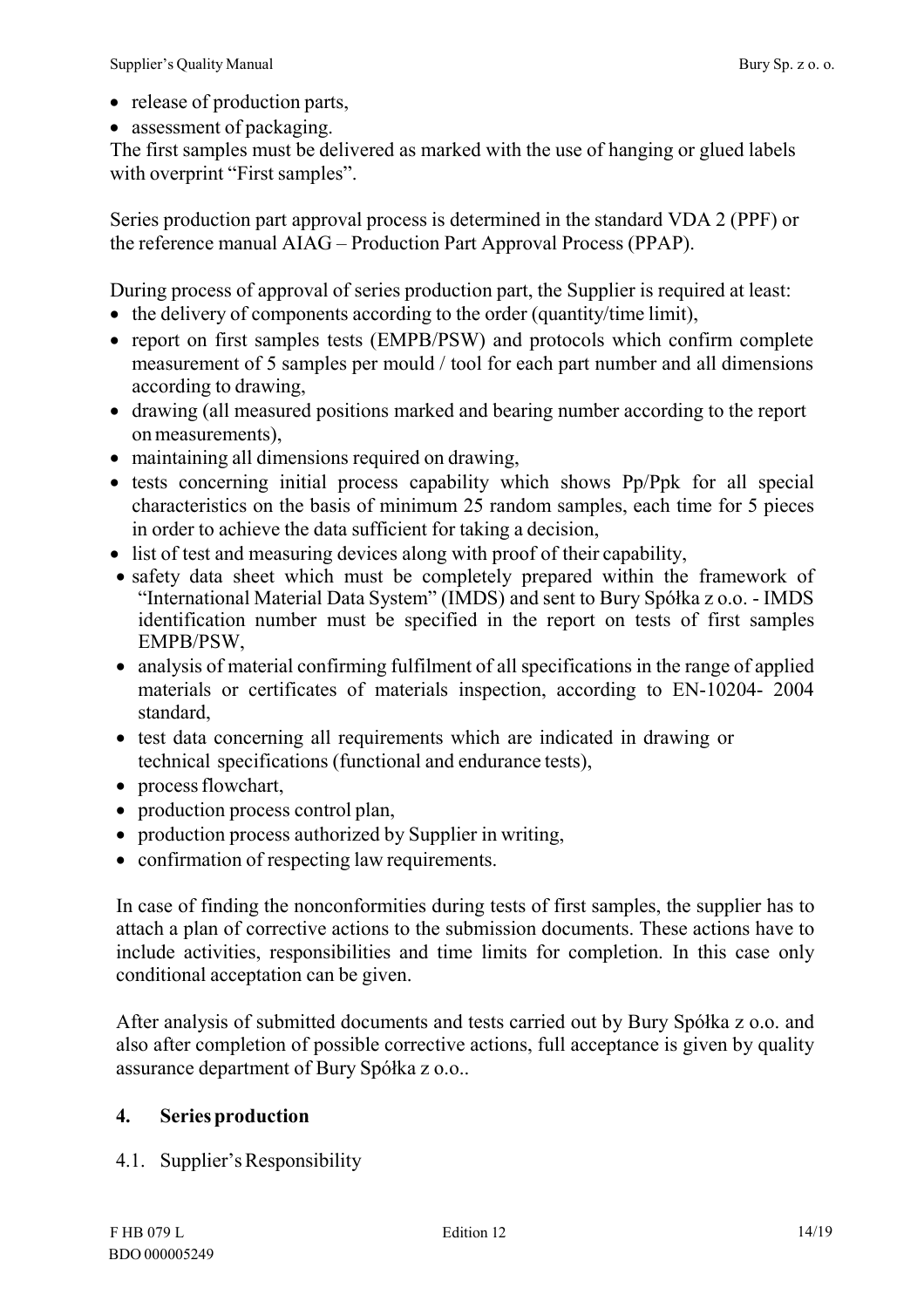After achievement of approval of first samples, The supplier must guarantee that only those parts will be delivered which conform with requirements given in technical documentation, catalog part specification. The supplier is required to present certificate of conformance for a manufactured batch on BURY company's request. The supplier is responsible for all actions which contribute to fulfilment of the above requirement (FMEA, production process control plan, etc.) and they must guarantee such a situation during whole period of deliveries.

Incoming goods tests, test carried out during production process and EOL tests must be performed according to the production process control plan and instructions for carrying out of tests. Range of tests and process control must be determined in relation to the stability and capability of processes. All actions of Supplier must be aimed at methods of errors elimination in order to minimize expenditures incurred for tests and increase of process safety.

Statistical Process Control (SPC) is used for elimination of errors. For this reason, such process control cards, as cards X-R or X-s, worked out on the basis of initial process capability, must be used.Control of processes or product qualitymust be carried out taking into account special characteristics. Process capability must be checked systematically and essential documentation must be complete.

4.2. Process capability in series production

In case of series production, process capability indicator should be given for agreed specific characteristics. Requirements for indicators were given in subsection 3.7. In case of detected nonconformity, its reason must be found and eliminated by adequate actions. 100% inspection must be carried out from time to time, until the desired capability can be demonstrated again.

The supplier is responsible for processes control and for storage of SPC data. At the request or according to agreement, the supplier must convey the data to Bury Spółka z o.o.

# 4.3. Limitsamples

Limit samples determine the quality of non-measurable characteristics by determination of visual standard of acceptation. Characteristics which should be controlled with the use of limit samples are determined in the production process control plan.

The supplier is responsible for selection of components used for determination of limit samples. Components must be representative for production process and should be chosen from among components from preproduction. The samples must be delivered to Bury Spółka z o.o. in good time, whereas the quality characteristic should be clearly marked on the component. They should be clearly marked as "limit samples" with data and signed. Two sets is the minimal number of samples (but larger number of samples which are used by customer of Bury Spółka z o.o. can be possible).

# 4.4. Process of implementation of changes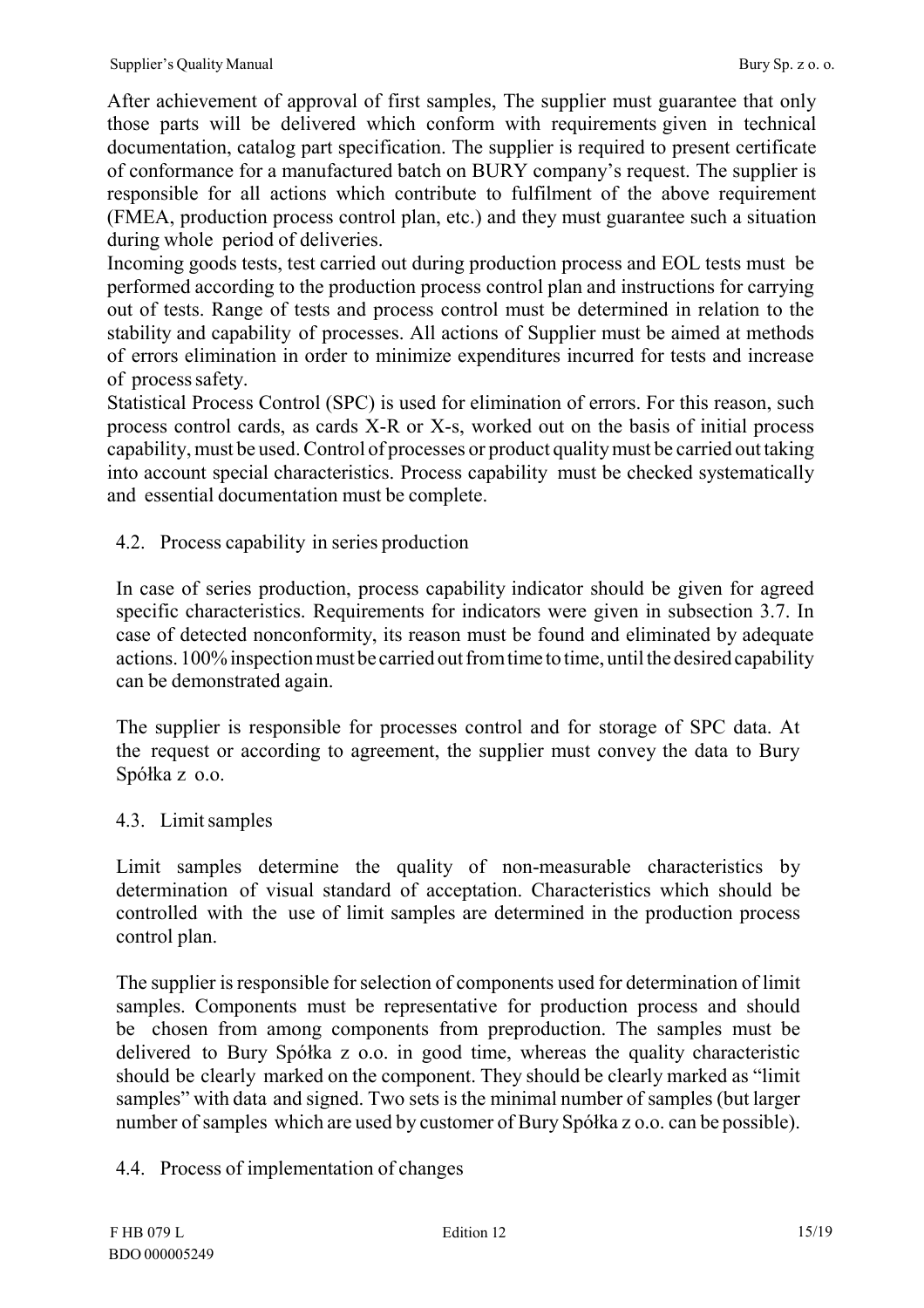The supplier must not take any independent changes in production process or product. If introduction of change will be necessary, before introduction of change, the formal query is necessary. Such a proposal must be submitted to the purchase department of Bury Spółka z o.o.. Submitting such a proposal does not mean permission for introduction or carrying out of change. The change may be carried out only when the supplier is given the permission from Bury Spółka z o.o. in writing. Process for informing on changes is determined in the standard VDA 2 (PPF) or the reference manual AIAG – Production Part Approval Process (PPAP). Each time, change implementation period must be agreed and approved, and such a period depends on the internal validation (Bury) and also the external validation (Final Client)

#### 4.5. Traceability

With the use of products labelling (or, if it is not possible, by the use of other means), the supplier ensures the possibility of identification of delivered products. It is necessary for the supplier to create the system aimed at assurance of traceability of all components delivered to Bury Spółka z o.o.. Such a system should provide information on production batch, date, etc. Traceability is required in order to provide a proof of having met the requirements for compliance with technical specification with regard to a given production batch. All the time, the supplier must improve and stabilize the quality of this system to enable quick separation of defective components. In case of service action, effective traceability system contributes to minimization of costs. The system must enable traceability for the batch, taking into account production line, production date and test documents. Batch numbers and production dates should be specified on each component.

#### 4.6. Requalification

Each year, the supplier must (if it was not agreed otherwise) check the determined number of components from the production line, taking into account assurance of all requirements determined by Bury Spółka z o.o.. Such test requirements must be included in the production process control plans. The supplier must document the requalification tests and make them available for Bury Spółka z o.o. in a timely manner.

# **5. Nonconformities and corrective actions**

#### 5.1. Informing on nonconformity

Quality planning, approval of prototype, pre-series and series components and product and process control system of the supplier create the initial assurance for meeting the quality requirements of Bury Spółka z o.o. which are indicated in drawings and specifications. At the same time, Bury Spółka z o.o. expects immediate formal notification when the Supplier states that delivery of inconsistent material is possible. Such a manner of handling contributes significantly to minimization of failures effects.

In extraordinary circumstances, when Bury Spółka z o.o. quality requirements can not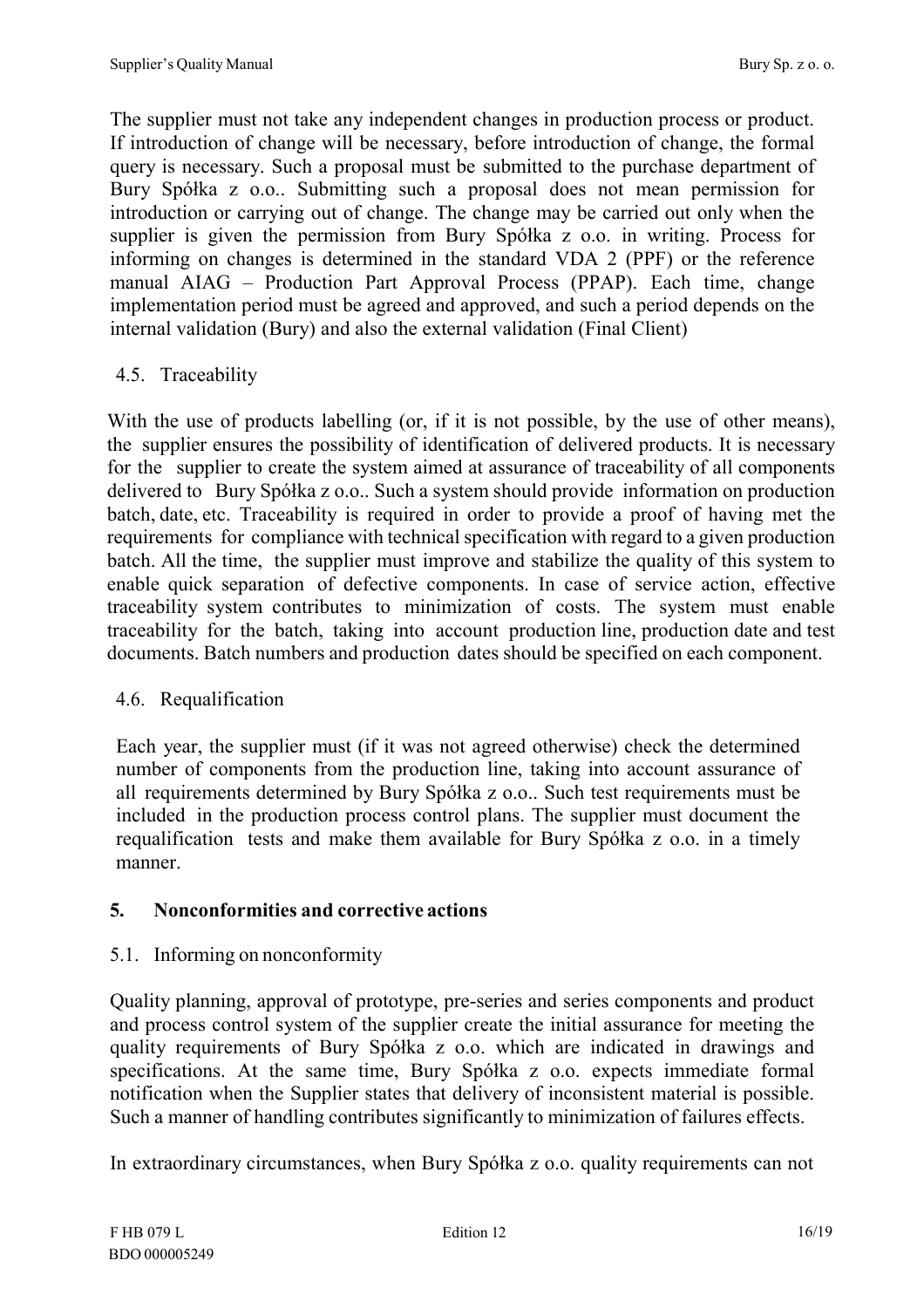be fulfilled, the Supplier may ask for special approval. Validity of special approval is limited in relation to the determined period of time and/or quantity of components.

During this period of time, the supplier must solve the problem. Corrective actions must be included in the documentation of Supplier's quality assurance system.

## 5.2. Proceeding with the non-compliant product

All delivered components which have been determined by Bury Spółka z o.o., as defective are stopped and separated in the temporary warehouse of non-compliant components. Responsible supplier is informed immediately. To prevent forced interruptions in production in Bury Spółka z o.o., delivery of conformable components must be of the highest priority for the Supplier. For this purpose, the Supplier is obliged to take immediate determination with Bury Spółka z o.o. of such an adequate action as sorting, replacement, reworking, etc. If the Supplier is not able to achieve this, Bury Spółka z o.o. will start the necessary works at the cost of Supplier.

The Supplier must take the following actions:

- marking and separation of defective parts owned by the Supplier,
- marking of three first deliveries of conformable components with the use of adequate stickers on each container,
- preparation of 8-D report which demonstrates completion of step 1, 2 and 3 (3-D) within 24 hours since reporting the nonconformity,
- determination of a main reason and definition of the corrective and preventive actions (5-D) within 10 days since reporting the nonconformity – where it is not possible, the detailed report must be submitted, which refers to the carried out so far actions and the timing plan for the next manner of handling.
- closing the 8-D report within 28 days since reporting the nonconformity (if not stated otherwise).

Analysis of cause must refer both to the occurrence of error and also the cause for lack of recognizing an error before shipment.

The supplier is charged with the costs for the actions needed from Bury Sp. z o.o.

5.3. Components subjected to re-machining

Every additional re-machining must be accepted by Bury Spółka z o.o. before shipment of these components. Such components must be adequately marked and delivered as a separate delivery. The supplier must confirm that components subjected to re-machining were inspected before shipment by quality department of Supplier, taking into account the complete fulfilment of specified actions consisting in repairs and the fact that components meet requirements included in specifications and drawings.

If defective components can not be repaired in such a way to achieve their compatibility with all specifications, the Supplier may exceptionally apply for special approval, to send these components. Special approval is prepared in writing.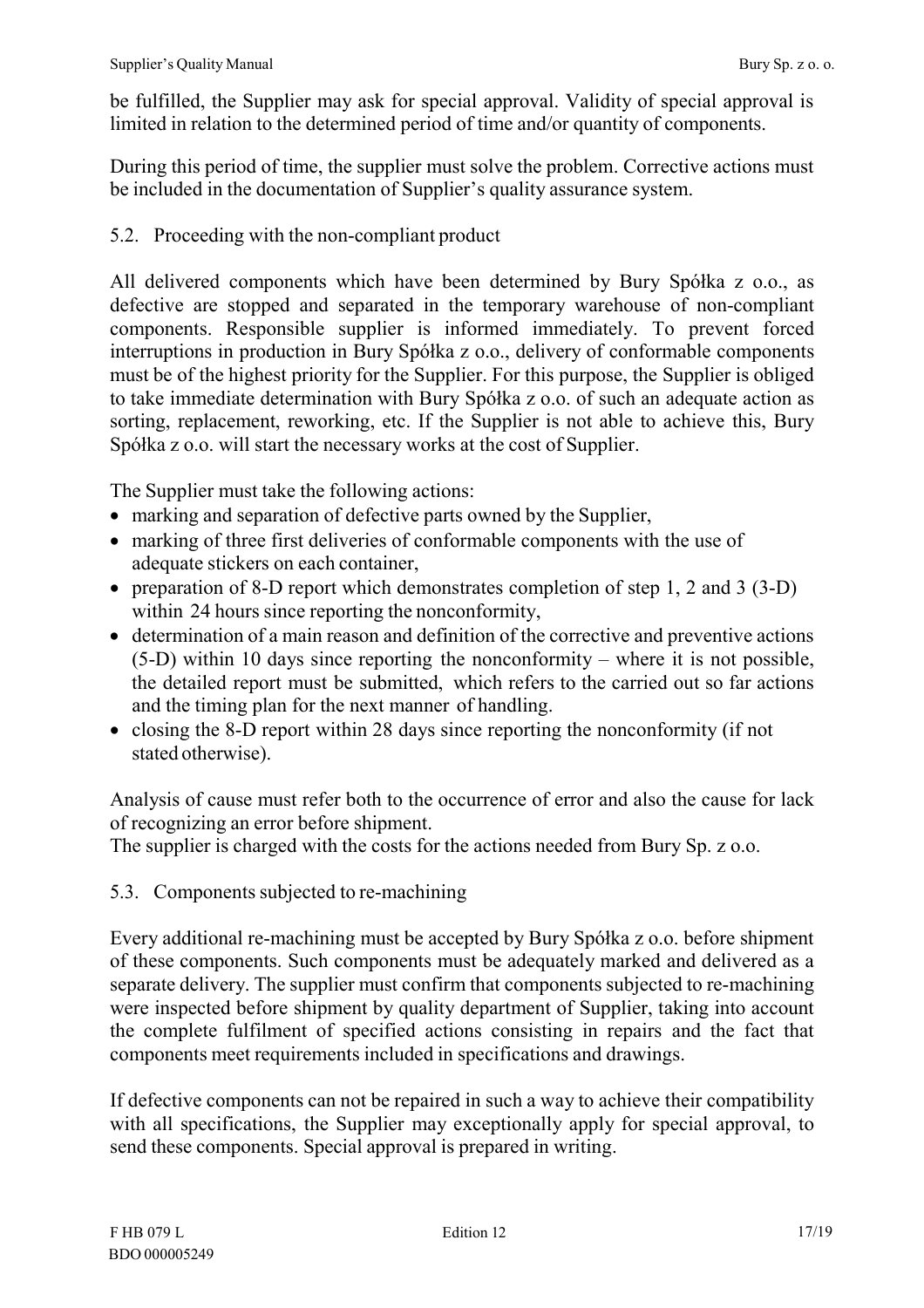#### 5.4. Solution of problems

The supplier must perform an analysis of components which were sent back by Bury Spółka z o.o. to find a cause of errors, work out the possible solutions and implement the corrective actions which prevent their repeated occurrence. For this purpose and also in case of internal errors, the method of solving problems must be implemented. 8-D procedure is the method preferred by Bury Spółka z o.o.. Comparable methods can be used after adequate agreement. Methodology of Supplier must be determined in writing and include the following aspects:

- carrying out of the test enabling determination of root causes of errors,
- determination of short term and final corrective actions which are taken to eliminate the root cause,
- the inspections implemented in order to ensure that corrective actions are taken and their effectiveness is achieved,
- determination of any similar problems which require preventive actions what includes, among others, variants and similar processes,
- preventive actions and use of inspection in order to ensure that they are effective,
- determination of responsibility for all actions.

#### **6. Assessment of Supplier**

#### 6.1. General information

The Supplier of Bury Sp. z o.o. is assessed cyclically. The Supplier is informed on achieved evaluation by adequate purchase division employee. Assessment of cooperation is carried out, taking into account both the quality and also logistic aspects. The Supplier is obliged to build up their indicators on an ongoing basis.

6.2. Assessment of results in terms of quality

Results in terms of quality of Supplier are assessed on the basis of the indices presented below:

QS – index of assessment of the management and control system,

QZ – shipment quality index.

Index of assessment of the management and control system is determined on the basis of submitted by the Supplier certificates confirming maintaining the environmental management system and quality assurance system. One prefers the certified systems confirming the compatibility with requirements of automotive industry: IATF 16949, VDA 6.1.

In order to calculate the shipment quality index, one takes into account the results of incoming inspection and also nonconformities found during production process and complaints of customers.

6.3. Assessment of results in terms of logistics